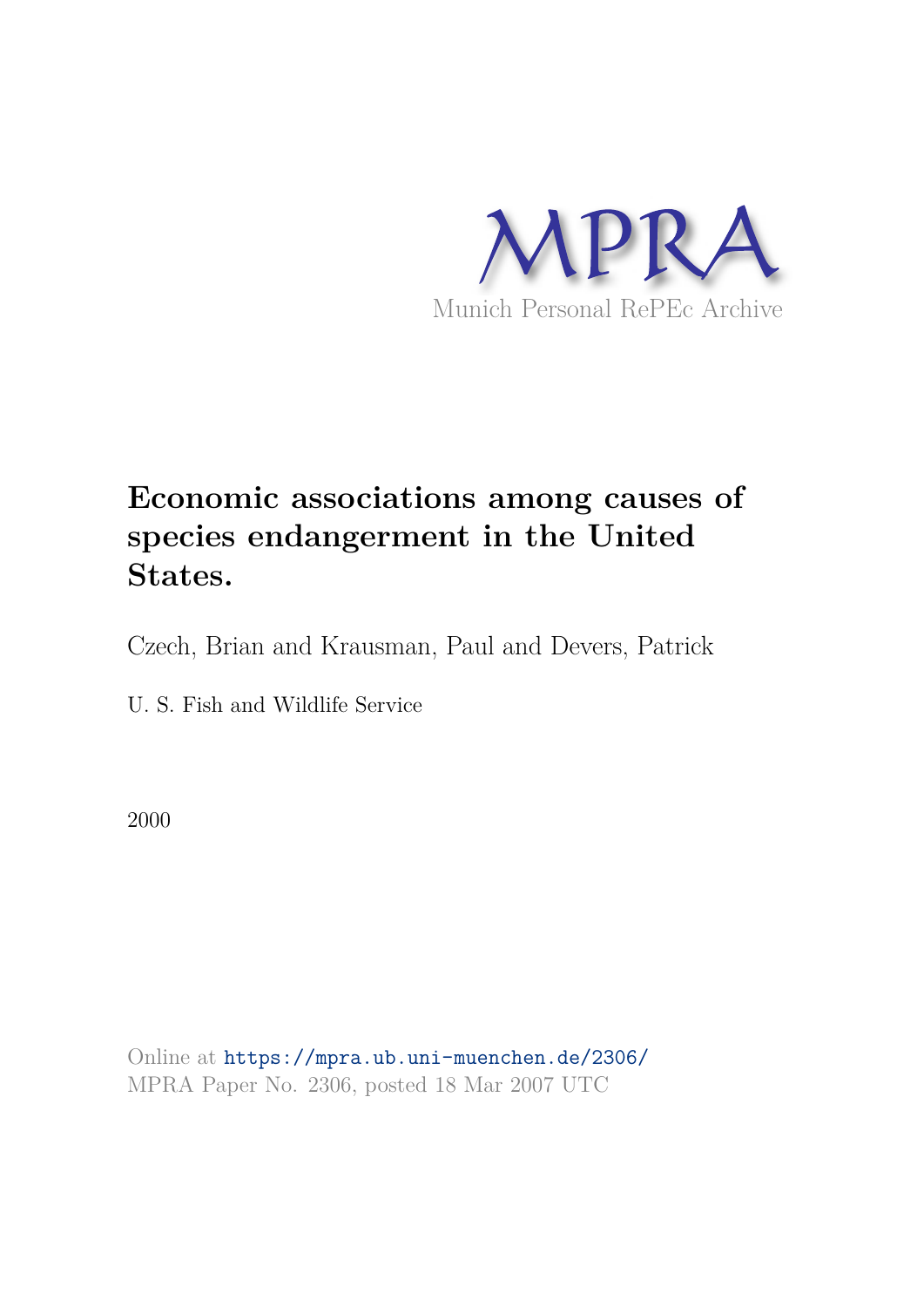# Economic Associations among Causes of Species Endangerment in the United States

BRIAN CZECH, PAUL R. KRAUSMAN, AND PATRICK K. DEVERS

Scientific assessment of the causes of species<br>
Sendangerment is essential for formulating and impleendangerment is essential for formulating and implementing sound conservation policy. Under the Endangered Species Act (ESA), a species is listed as threatened or endangered only upon federal examination of its status, including the reasons for its demise (Rohlf 1989). Beyond the listing process, critical habitat designation and recovery planning require federal knowledge of endangerment causes. As a result of these requirements, information on species endangerment has consistently appeared in the *Federal Register* since the ESA was passed in 1973. Researchers rely on that body of information to assess patterns of species endangerment in the United States, yet surprisingly few studies have addressed the causes of species endangerment.

For example, Dobson et al. (1997) analyzed the geographical distribution of endangered species in the United States, but the causes of endangerment were not categorized in that work. Czech and Krausman (1997), cautioning that a strictly geographic analysis might result in a focus on "hotspots" and thus lead to imprudent policy decisions, provided a preliminary quantification of the causes of species endangerment in the United States. Wilcove et al. (1998) conducted a more thorough assessment, which included 700 "imperiled" species that were not federally listed. Easter-Pilcher (1996), Foin et al. (1998), and Flather et al. (1998) assessed to various degrees the causes of species endangerment in the course of investigating related topics. Other researchers have looked at the causes of species endangerment for smaller areas or for specific taxa. Collectively, the studies have shown that habitat loss is the most prevalent cause of species endangerment, with non-native species ranking second.

Several aspects of these studies suggest areas for further investigation. First, the studies have generally considered historical as well as current threats. Although the knowledge of historical threats is useful, ascertaining current policy implications depends on the analysis of current threats. Second, none of the studies examined the association of one cause of endangerment with another (or others). These associations among causes of endangerment

ASSOCIATIONS AMONG CAUSES OF SPECIES ENDANGERMENT IN THE UNITED STATES REFLECT THE INTEGRATION OF ECONOMIC SECTORS, SUPPORTING THE THEORY AND EVIDENCE THAT ECONOMIC GROWTH PROCEEDS AT THE COMPETITIVE EXCLUSION OF NONHUMAN SPECIES IN THE AGGREGATE

carry implications for public land managers and policymakers. For example, if outdoor recreation and vandalism are strongly associated as endangerment causes, environmental assessments for recreational developments should address this association. (If, say, an environmental assessment takes into account only the impact of recreational facility construction or that of the recreational activity itself—neglecting the association between the recreational activity and vandalism—the magnitude of the effect on the species will be underestimated.) Finally, none of the studies investigated the implications of the causes of species endangerment for the American economy. As pointed out in the April 2000 special issue of *BioScience* on

Brian Czech (e-mail: Brian\_Czech@fws.gov) is a conservation biologist in the Division of Refuges, US Fish and Wildlife Service, Arlington, VA 22203. His primary professional interests are conservation biology and ecological economics. Paul R. Krausman is a professor and research scientist in the School of Renewable Natural Resources, Biological Sciences East, University of Arizona, Tucson, AZ 85721, whose primary research interests are mammalian ecology and conservation. Patrick K. Devers is a graduate research assistant in the Department of Fisheries and Wildlife Sciences, Virginia Polytechnic Institute and State University, Blacksburg, VA 24061- 0321. His primary research interest is human dimensions of wildlife conservation. © 2000 American Institute of Biological Sciences.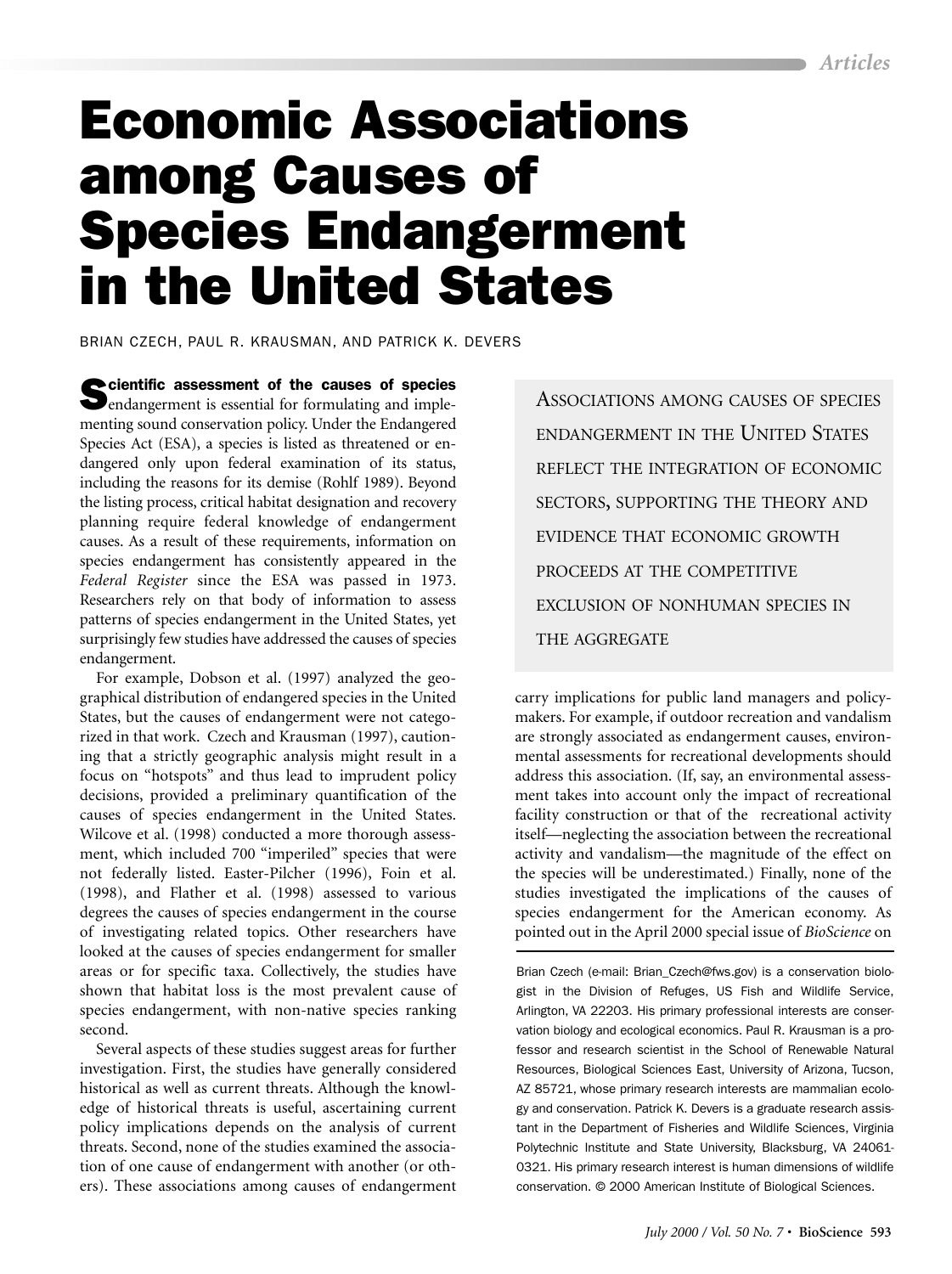| Cause                                                                   | Number of species endangered by<br>cause, as indicated by Lowe et al.<br>(1990), Moseley (1992), and<br>Beacham (1994) | Estimated number of species endangered<br>by cause, derived by extrapolation of 5%<br>sample from Federal Register |  |  |  |  |  |
|-------------------------------------------------------------------------|------------------------------------------------------------------------------------------------------------------------|--------------------------------------------------------------------------------------------------------------------|--|--|--|--|--|
| Interactions with non-native species                                    | 305                                                                                                                    | 340                                                                                                                |  |  |  |  |  |
| Urbanization                                                            | 275                                                                                                                    | 340                                                                                                                |  |  |  |  |  |
| Agriculture                                                             | 224                                                                                                                    | 260                                                                                                                |  |  |  |  |  |
| Outdoor recreation and tourism development                              | 186                                                                                                                    | 200                                                                                                                |  |  |  |  |  |
| Domestic livestock and ranching activities                              | 182                                                                                                                    | 140                                                                                                                |  |  |  |  |  |
| Reservoirs and other running water diversions                           | 161                                                                                                                    | 240                                                                                                                |  |  |  |  |  |
| Modified fire regimes and silviculture                                  | 144                                                                                                                    | 80                                                                                                                 |  |  |  |  |  |
| Pollution of water, air, or soil                                        | 144                                                                                                                    | 140                                                                                                                |  |  |  |  |  |
| Mineral, gas, oil, and geothermal extraction or<br>exploration          | 140                                                                                                                    | 140                                                                                                                |  |  |  |  |  |
| Industrial, institutional, and military activities                      | 131                                                                                                                    | 220                                                                                                                |  |  |  |  |  |
| Harvest, intentional and incidental                                     | 120                                                                                                                    | 220                                                                                                                |  |  |  |  |  |
| Logging                                                                 | 109                                                                                                                    | 80                                                                                                                 |  |  |  |  |  |
| Road presence, construction, and maintenance                            | 94                                                                                                                     | 100                                                                                                                |  |  |  |  |  |
| Loss of genetic variability, inbreeding depression,<br>or hybridization | 92                                                                                                                     | 240                                                                                                                |  |  |  |  |  |
| Aquifer depletion, wetland draining or filling                          | 77                                                                                                                     | 40                                                                                                                 |  |  |  |  |  |
| Native species interactions, plant succession                           | 77                                                                                                                     | 160                                                                                                                |  |  |  |  |  |
| Disease                                                                 | 19                                                                                                                     | 20                                                                                                                 |  |  |  |  |  |
| Vandalism (destruction without harvest)                                 | 12                                                                                                                     | 0                                                                                                                  |  |  |  |  |  |

*Table 1. Causes of endangerment for American species classified as threatened or endangered by the US Fish and Wildlife Service.*

integrating ecology and economics, communicating the economic implications of ecological investigations is crucial for biodiversity conservation.

In this study, we provide a taxonomically comprehensive account of current causes of species endangerment in the United States and Puerto Rico. By subcategorizing habitat loss into components that correspond to various economic sectors, we hope to foster a better understanding of what government agencies—and the nation as a whole—need to do to conserve species. We also investigate some of the more consequential associations among causes that may have policy implications for public land managers or for economic sectors and explore some of the geographical characteristics of the causes of species endangerment.

# *Data considered*

A World Wildlife Fund compendium by Lowe et al. (1990), Moseley (1992), and Beacham (1994) contains accounts of the 877 US (including Puerto Rican) species that were listed as threatened or endangered through August 1994. It is the only contiguous source that describes the threats to listed species and provides an efficient vehicle from which to assess the causes of species endangerment. It illustrates the many ways in which species become endangered, but the causes may be grouped into 18 categories based on similarities of economic activity or biological phenomena involved. For example, the category of agriculture encompasses the economic activities of clearing land for crop production, tilling soil, planting seed, growing crops, and harvesting. The

category of genetic problems encompasses the biological phenomena of inbreeding depression, loss of genetic variability through drift, and hybridization.

To find out whether the material in the compendium, much of which derives from information in the *Federal Register*, faithfully reflects the causes of endangerment listed in the *Federal Register*, we drew a 5% (*n* = 44) sample of the 877 study species and ascertained the endangerment causes listed for those species in the *Federal Register*. We extrapolated these results and used Pearson's chi-square statistic to test the corroboration of the compendium data and the extrapolated *Federal Register* data. There is not a significant difference in the distributions of frequencies across the categories of endangerment as compiled from the compendium and extrapolated from the *Federal Register* sample ( $\chi^2$  = 22.08, *P* = 0.18, 17 df). Of course, this lack of difference cannot validate the accuracy of either source in representing the causes of species endangerment, but it does suggest that the compendium is an unbiased representation of *Federal Register* data. Both sources indicate that, when the broad category of habitat loss is subcategorized, interactions with non-native species, urbanization, and agriculture are the three leading causes of endangerment (Table 1).

Species are rarely endangered by only one of the 18 causes, however. For most species, it is easier to determine multiple causes of endangerment than it is to determine the relative importance of each cause. However, by the time a species is endangered, any loss of individuals is important, rendering the relevance of "relative importance" questionable in many cases.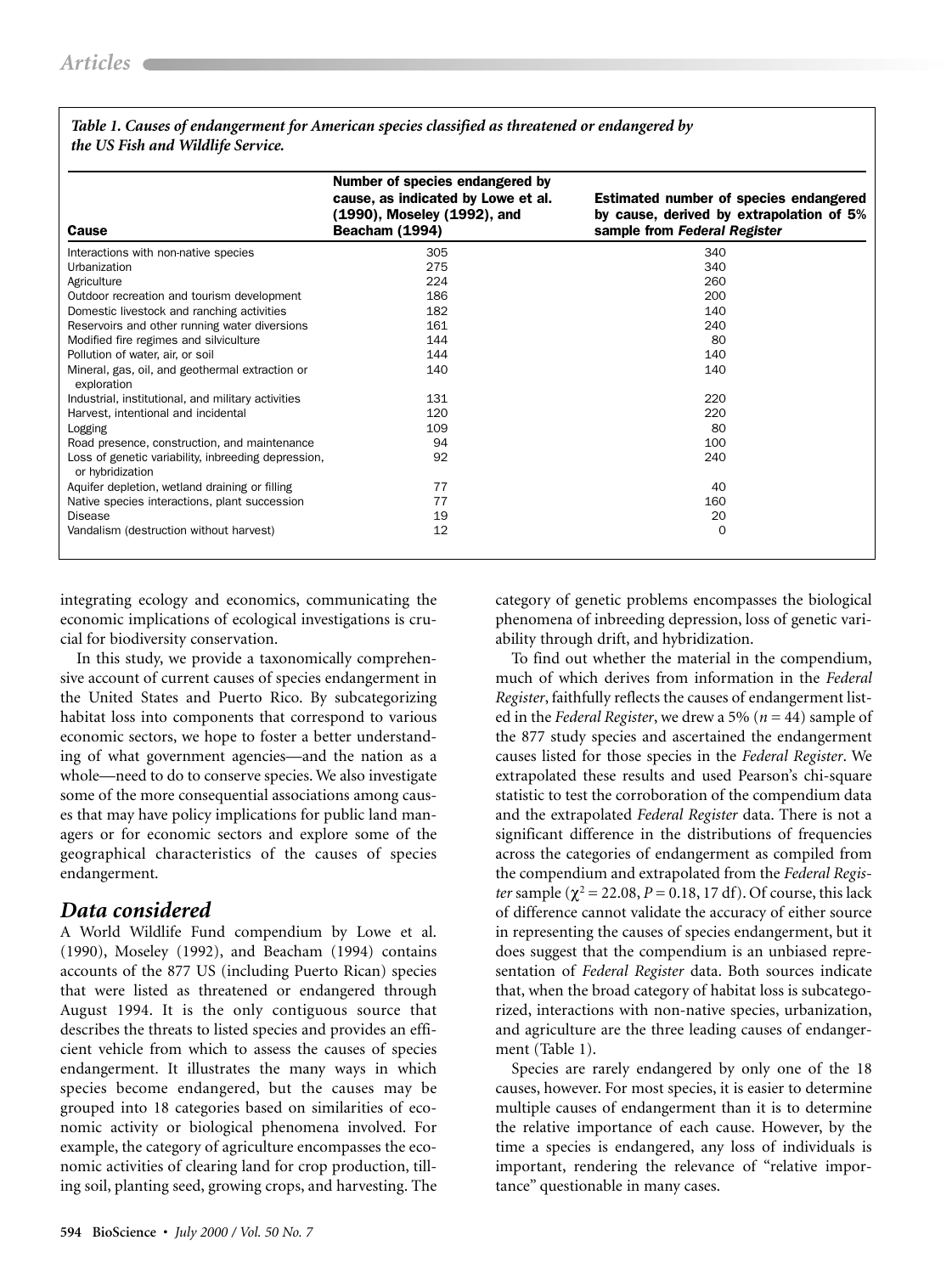We classified causes as associated in cases where multiple causes endangered the same species. Association of endangerment causes can be supportive, effective, or incidental. Supportive association occurs when one cause of endangerment depends on another. For example, logging a particular area may depend on road construction, and both activities may endanger the same species. Effective association occurs when a species is endangered by independent causes that produce the same effect. For example, aquatic species can be endangered by farming, mining, logging, and other erosive practices that cause siltation. Incidental association occurs when a species is endangered by independent causes that produce different effects. For example, agriculture may endanger a species in one portion of its range by destroying habitat, whereas disease endangers the species in another portion of its range.

To detect regional trends of endangerment, we assigned each endangered species to a state, based on the distribution maps used in the compendium. Species existing in more than one state were assigned to the state in which the species remains most numerous. If that information was unavailable, then the species was assigned to the state encompassing the estimated geographic mean of the species' distribution. Most endangered species, however, exist in only one state, and many exist in only one county (Dobson et al. 1997).

# *Associations of species endangerment*

For each species, every pairing of one cause of endangerment with another constitutes an instance of association. For each endangerment cause, the sum of these instances of association may be called "total association." Of the 18 categories of endangerment causes, urbanization ranks highest in total association. It endangers 275 species, which are endangered also by the other 17 causes in 836 instances (Table 2). For example, urbanization endangers the Florida snail kite (*Rostrhamus sociabilis plumbeus*), but the kite is endangered also by non-native species, agriculture, groundwater depletion, and pollution (Lowe et al. 1990).

For some purposes, the proportion of associations to the number of species endangered, or the "proportional association," is a more relevant parameter than total association. Roads—their construction, presence, and maintenance—are the endangerment cause with the greatest proportional association (Table 2). The 94 species endangered by roads are also endangered by other activities in 408 instances; the proportional association is 408/94 = 4.3. The cause with the least proportional association is disease. The 19 species endangered by disease are also endangered by other activities in only 38 instances; the proportional association is  $38/19 = 2.0$ .

Urbanization and agriculture are associated in more cases  $(n = 124)$  of endangerment than any other pair of

*Table 2. Associations among species endangerment causes. Each cell indicates the percentage of species endangered by the cause specific to the column that is simultaneously endangered by the cause specific to the row. For example, 19% of the species endangered by cause 2 (urbanization) are simultaneously endangered by cause 1 (non-native species), while 17% of the species endangered by cause 1 (non-native species) are simultaneously endangered by cause 2 (urbanization). To find the cause most frequently associated with recreation, for example, look for the highest figure in column 4, not in row 4. (The cause most frequently associated with recreation is urbanization.)*

| Cause              | 1  | $\mathbf{2}$ | 3        | 4  | 5            | 6              | 7            | 8        | 9        | 10 | 11 | 12 | 13 | 14           | 15       | 16           | 17       | 18       | <b>Total</b> <sup>a</sup> | <b>Proportional</b> <sup>b</sup> |
|--------------------|----|--------------|----------|----|--------------|----------------|--------------|----------|----------|----|----|----|----|--------------|----------|--------------|----------|----------|---------------------------|----------------------------------|
| 1. Non-native spp. |    | 19           | 20       | 25 | 40           | 30             | 47 $\degree$ | 19       | 13       | 50 | 10 | 18 | 17 | 71           | 31       | 25           | 58       | 33       | 769                       | 2.52                             |
| 2. Urbanization    | 17 |              | 55       | 39 | 37           | 28             | 41           | 34       | 40       | 50 | 33 | 37 | 55 | 12           | 36       | 35           | 16       | 25       | 836                       | 3.04                             |
| 3. Agriculture     | 14 | 45           |          | 22 | 37           | 50             | 31           | 53       | 43       | 41 | 18 | 43 | 49 | 11           | 45       | 18           | 5        | 25       | 809                       | 3.61                             |
| 4. Recreation      | 15 | 26           | 15       |    | 32           | 6              | 24           | 10       | 27       | 29 | 26 | 19 | 31 | 13           | 9        | 23           | 5        | 5        | 533                       | 2.87                             |
| 5. Livestock       | 24 | 24           | 30       | 32 |              | 24             | 40           | 26       | 31       | 43 | 18 | 28 | 34 | 24           | 12       | 22           | 11       | 25       | 699                       | 3.84                             |
| 6. Reservoirs      | 16 | 16           | 36       | 6  | 21           |                | 12           | 59       | 35       | 24 | 3  | 30 | 31 | 11           | 29       | 12           | 0        | 17       | 539                       | 3.35                             |
| 7. Modified fire   | 22 | 21           | 20       | 18 | 31           | 11             |              | 13       | 16       | 44 | 10 | 26 | 27 | 24           | 4        | 12           | $\Omega$ | 0        | 538                       | 3.74                             |
| 8. Pollution       | 9  | 18           | 34       | 8  | 20           | 53             | 13           |          | 37       | 29 | 9  | 33 | 29 | 10           | 23       | 16           | $\Omega$ | 8        | 540                       | 3.75                             |
| 9. Mining          | 6  | 20           | 27       | 20 | 24           | 30             | 16           | 36       |          | 23 | 18 | 39 | 37 | 8            | 6        | 12           | $\Omega$ | $\Omega$ | 509                       | 3.64                             |
| 10. Industry       | 22 | 24           | 24       | 20 | 31           | 20             | 40           | 26       | 21       |    | 6  | 19 | 30 | 14           | 10       | 3            | 0        | 17       | 563                       | 4.30                             |
| 11. Harvest        | 4  | 15           | 9        | 17 | 12           | $\overline{2}$ | 8            | 8        | 15       | 5  |    | 12 | 11 | 15           | 8        | 3            | 16       | 42       | 273                       | 2.28                             |
| 12. Logging        |    | 15           | 21       | 11 | 16           | 20             | 19           | 25       | 30       | 16 | 11 |    | 37 |              | 3        | 6            | 32       | 8        | 406                       | 3.72                             |
| 13. Roads          | 5  | 19           | 21       | 16 | 18           | 18             | 17           | 19       | 25       | 21 | 8  | 32 |    | 5.           | 13       | 16           | 5        | 25       | 408                       | 4.34                             |
| 14. Genetics       | 21 | 4            | 4        | 6  | 12           | 6              | 16           | 6        | 5        | 10 | 12 | 6  | 5  |              | 17       | $\mathbf{1}$ | 5        | 8        | 295                       | 3.21                             |
| 15. Aquifers       | 8  | 10           | 16       | 4  | 5            | 14             | 2            | 13       | 4        | 6  | 5  | 2  | 11 | 14           |          | 6            | $\Omega$ | 8        | 211                       | 2.74                             |
| 16. Native species | 6  | 10           | 6        | 10 | 9            | 6              | 6            | 8        | 6        | 5  | 6  | 5  | 13 | $\mathbf{1}$ | 6        |              | 16       | 33       | 198                       | 2.57                             |
| 17. Disease        | 4  | 1            | $\Omega$ | 1  | $\mathbf{1}$ | 0              | 0            | $\Omega$ | $\Omega$ | O  | 3  | 6  | 1  | 1            | $\Omega$ | 4            |          | 8        | 38                        | 2.00                             |
| 18. Vandalism      |    | 1            |          | 3  | 2            | 1              | 0            |          | $\Omega$ | 2  | 4  |    | 3  |              |          | 5            | 5        |          | 41                        | 3.42                             |

<sup>a</sup>This column provides the total number of associations exhibited by the cause.

<sup>b</sup>This column provides proportional associations; total associations divided by the number of species endangered.

<sup>c</sup>Pairwise proportional associations comprising the upper five percentile are in bold and italics.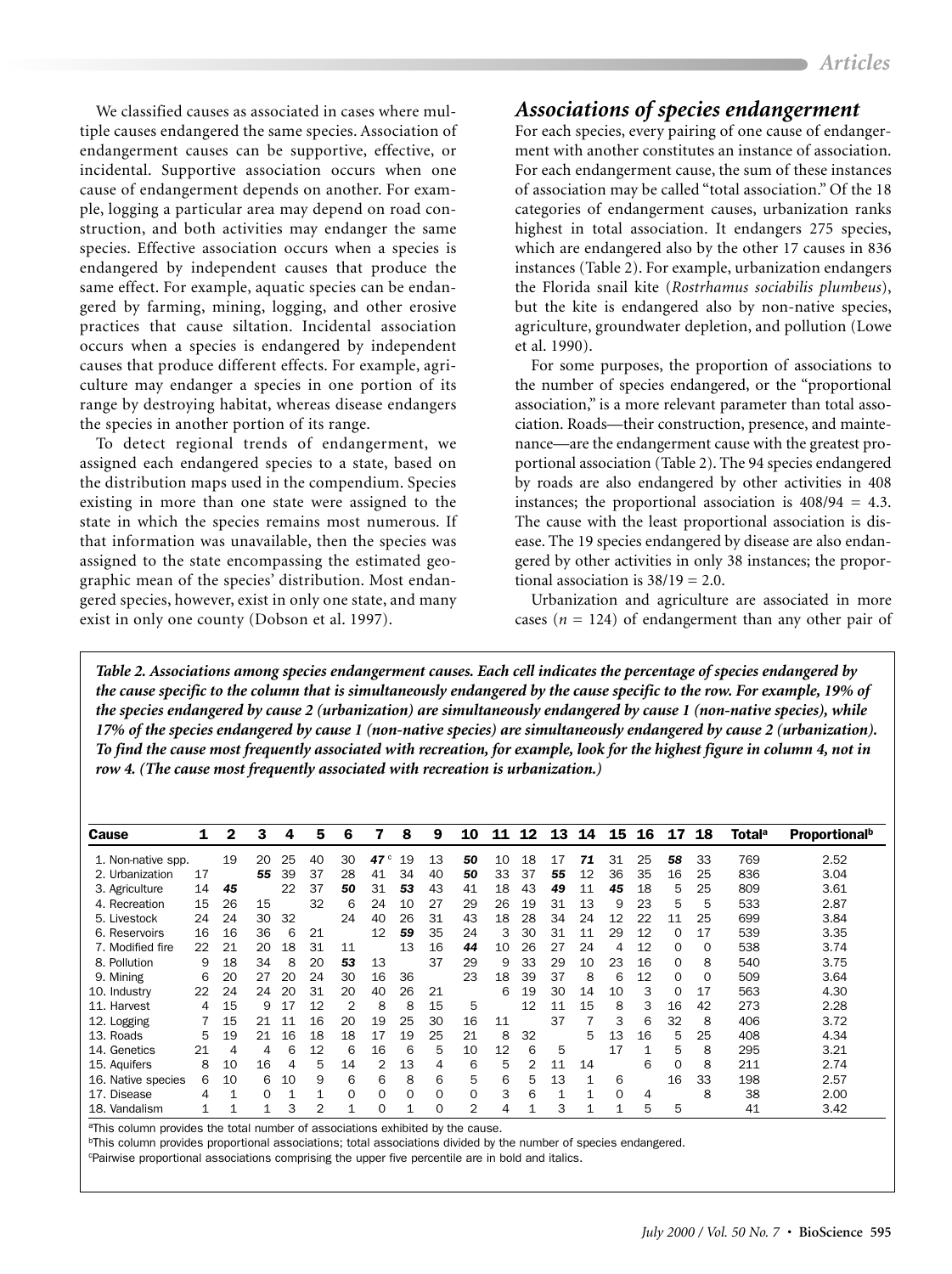

*Everglades snail kite* **(Rostrhamus sociabilis plumbeus)***. The Florida snail kite is endangered by multiple causes. Photo: US Fish and Wildlife Service.*

causes. The species simultaneously endangered by both causes include 45% of the species endangered by urbanization and 55% of the species endangered by agriculture. This strong association—most likely a product of the drastic modification of habitat at the urban–rural interface—is supportive, in that agricultural areas tend to support urbanization for the sake of market efficiency (Cramer and Jensen 1994).

The greatest proportional pairwise association involves species endangered by genetics problems, 71% of which are endangered also by interactions with nonnative species. This strong association may reflect the preponderance of Hawaiian species that are threatened by non-native species; island species may be predisposed to low heterozygosity because of the relative frequency with which island populations are exposed to population bottleneck events (MacArthur and Wilson 1967). It may also reflect the rapid development of genetics expertise and the resulting attention granted to genetic phenomena in recent years; Hawaiian species have generally been listed more recently than other species.

To further explain and explore the causes of species endangerment, to reveal other noteworthy associations of causes, and to describe prevalent geographic patterns, we discuss each of the 18 causes in decreasing order of endangerment frequency. Implications for policy and research follow.

*Interactions with non-native species.* When a species suddenly appears in an ecosystem (e.g., when it is introduced by humans), it can cause the rapid extinction of native species. Non-native species are typically exotics

from other countries, but they include North American species that have become established in ecosystems outside the limits of their natural range or those that have rapidly become prominent in areas where they were historically rare and relatively unimportant. We did not include domesticated crops and animals in this category, but we did include feral livestock and pets.

The non-native species category is the eighth most important cause of endangerment on the mainland, where urbanization endangers over twice as many species ( $n =$ 247) as do non-native species ( $n = 115$ ). However, nonnative species endanger 182 species in Hawaii, almost all of which are plants ( $n = 156$ ) and birds ( $n = 25$ ). Most of the problem with exotic species in Hawaii involves grazing by feral pigs, goats, sheep, and cattle that originate from nearby farms and ranches, helping to explain why the association with domestic livestock grazing is stronger than any other association involving non-native species (Table 2). Other notorious exotics include rats (*Rattus* spp.), mongooses (*Herpestes* spp.), feral house cats, axis deer (*Axis axis*), mynas (*Gracula* spp.), mosquitoes (*Culex* spp.), phibiscus snow scale (*Pinnaspis strachani*), water hyacinth (*Eichhornia crassipes*), strawberry guava (*Psidium cattleyanum*), and various hymenopterids (mainly parasitic wasps and predaceous ants; Lowe et al. 1990, Moseley 1992, Beacham 1994).

*Urbanization.* When a minimum of 1000 people per 1.6 km<sup>2</sup> reside in a contiguous area with at least 50,000 people, the area is classified by the US Bureau of the Census as urban (Edmondson 1991). Urbanization endangers species by replacing habitat directly and by depleting resources needed to support urban economies. The diversity of effects on species is reflected in the aforementioned preponderance of associations with other endangerment causes. Next to agriculture, urbanization is the most ubiquitous threat, endangering 275 species in 31 states and Puerto Rico. Sixty-one species are endangered in California, 64 in Florida, and 26 in Texas—three of the most rapidly urbanizing states. In the combined area of Utah, Nevada, and Idaho, only two species are endangered by urbanization, at least in part because the majority of the Great Basin is owned by the public and unavailable for private development.

*Agriculture.* The most obvious ecological effect of agriculture is habitat destruction. Some species coexist with farming to a degree, but soil erosion, siltation of nearby water bodies, and modification of species assemblages are processes that eventually take their toll on many species. Incidental take can also occur, as when a farmer plows through the shallow burrow of a kangaroo rat (*Dipodomys* spp.). Agriculture has more endangerment associations than any other cause except urbanization (Table 2).

Among the regions, the Southeast has the greatest number ( $n = 98$ ) of the 224 species endangered by agriculture;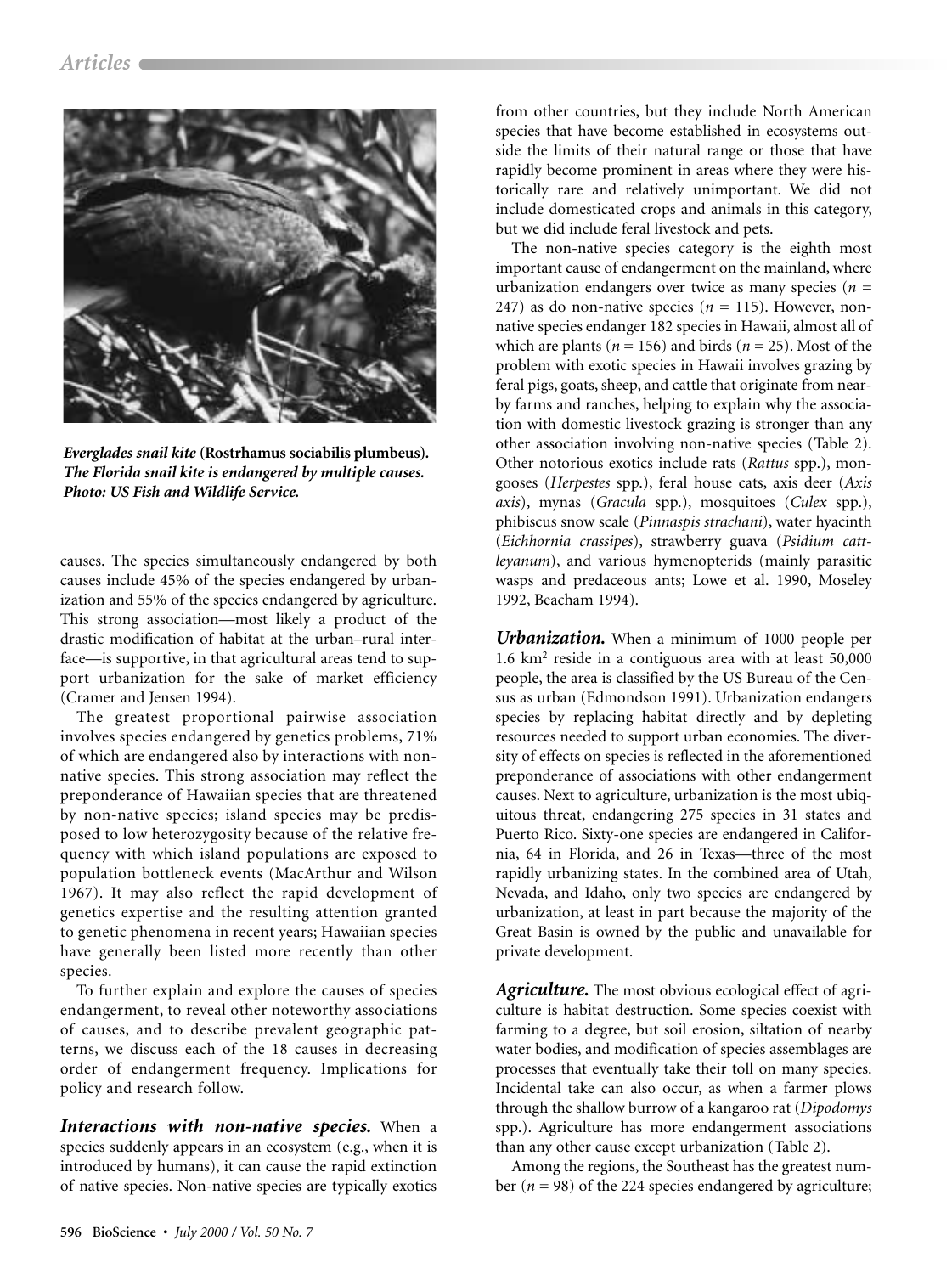among the states, California has 43, tying with Florida for having the greatest number of species endangered by agriculture. Agriculture is also the most ubiquitous of endangerment causes, endangering species in 35 states and Puerto Rico.

#### *Outdoor recreation and tourism development.*

This category includes disturbance created by hikers, hunters and fishermen, horseback riders, skiers, rock climbers, dirt bikers, 4-wheel drivers, tourists, and the construction of facilities for any of these. It represents a spectrum of human activity ranging from solitary wilderness pursuits to organized social pleasures, and it blends into the category of urbanization when the construction of tourist facilities endangers species in urbanizing areas. Also, the outskirts of urban areas tend to support high levels of recreation, and the strongest association of outdoor recreation is with urbanization (Table 2).

California hosts the greatest number  $(n = 32)$  of species endangered by recreation, followed by Hawaii (*n*  $= 26$ ) and Florida ( $n = 19$ ). In terms of ecosystems, the Mojave Desert and the Great Basin are areas of high recreation impact. Twelve species in Utah and Nevada (and several from eastern California) are endangered by recreation.

*Domestic livestock and ranching activities.* Livestock grazing and related ranching activities have been a cause of species endangerment since the 1800s (Carrier and Czech 1996). The strongest association of this category is with non-native species (Table 2). This association is supportive, in the sense that livestock grazing modifies plant and animal community composition. In another sense, however, this association is incidental, because many of the species endangered by grazing live in Hawaii, where non-native species are rampant for a variety of reasons unrelated to grazing.

*Reservoirs and other surface water diversions.* The Southeast and Southwest have the most species endangered by water diversions. Species that are geographically limited to an inundated area may be obliterated. Reservoirs and dams block movements of species that need access to other portions of a river for part of their life cycle (e.g., spawning). Reservoirs modify water temperature, depth, and other in-stream characteristics, and they often host introduced predatory species (Minckley and Douglas 1991). In addition to their association with pollution in the Southeast, reservoirs have a supportive association with agriculture in the West (Table 2).

#### *Modified fire regimes and silvicultural practices.*

Modifications of fire regimes and silvicultural practices have been implicated in the endangerment of 144 species. Fire suppression is the problem in nearly all cases. A formidable array of ecological, social, and political factors have the cumulative effect of suppressing natural fire (Czech 1996). Nearly half of the species endangered by fire suppression are in Florida. Modification of a natural fire regime often changes the composition of biotic communities (Wright and Bailey 1982), suggesting that the strong association of this category with non-native species (Table 2) is largely supportive.

**Pollution of water, air, or soil.** Of the 144 species endangered by pollution, 85 are found in the Southeast. All except 18 of these species are fish or mussels. Most of the rest are plants, snails, and other invertebrates of aquatic or mesic environments. Pollution is most strongly associated with reservoirs (Table 2), but this association is largely incidental and reflects the fact that pollution and reservoirs are especially problematic for riverine species and that pollutants tend to accumulate in reservoirs. Mining, logging, farming, ranching, and industry are supportively associated with pollution. Urban developments are supportively and effectively associated with pollution.

*Mineral, gas, oil, and geothermal extraction or exploration.* Mining destroys habitats by removing vegetation and, in many cases, the soil beneath it. Moreover, every viable mine entails the exploration of nonviable areas. Of the 140 species threatened by mining, 134 exist on the mainland. There are more species endangered by mining in Tennessee, Georgia, Alabama, Arkansas, Louisiana, and Florida than in the rest of the United States combined, which is attributable to high levels of mining in areas with high levels of biodiversity and endemism (Lydeard and Mayden 1995).

Mining is most strongly associated with urbanization, agriculture, and pollution (Table 2). The association with pollution is supportive to the extent that mining produces pollution and results in heavy traffic in the vicinity of mines. The association with agriculture is largely effective, because the modified limnology of many southeastern rivers is a function of erosion and siltation caused by mining and agriculture. The association with urbanization is probably well represented by supportive, effective, and incidental factors.

#### *Industrial, institutional, and military activities.*

This category includes industrial development, military practices, and a few cases of government facility construction in rural areas. This category's strongest association is with urbanization (Table 2), and the association is clearly supportive. Industrialization is also supportively associated with pollution, which is a simultaneous source of endangerment for almost half  $(n = 38)$  of the species endangered on the mainland under this category.

The strong association of this category with non-native species (Table 2) is largely incidental. Military activities endanger a variety of species on Hawaii (Lowe et al. 1990,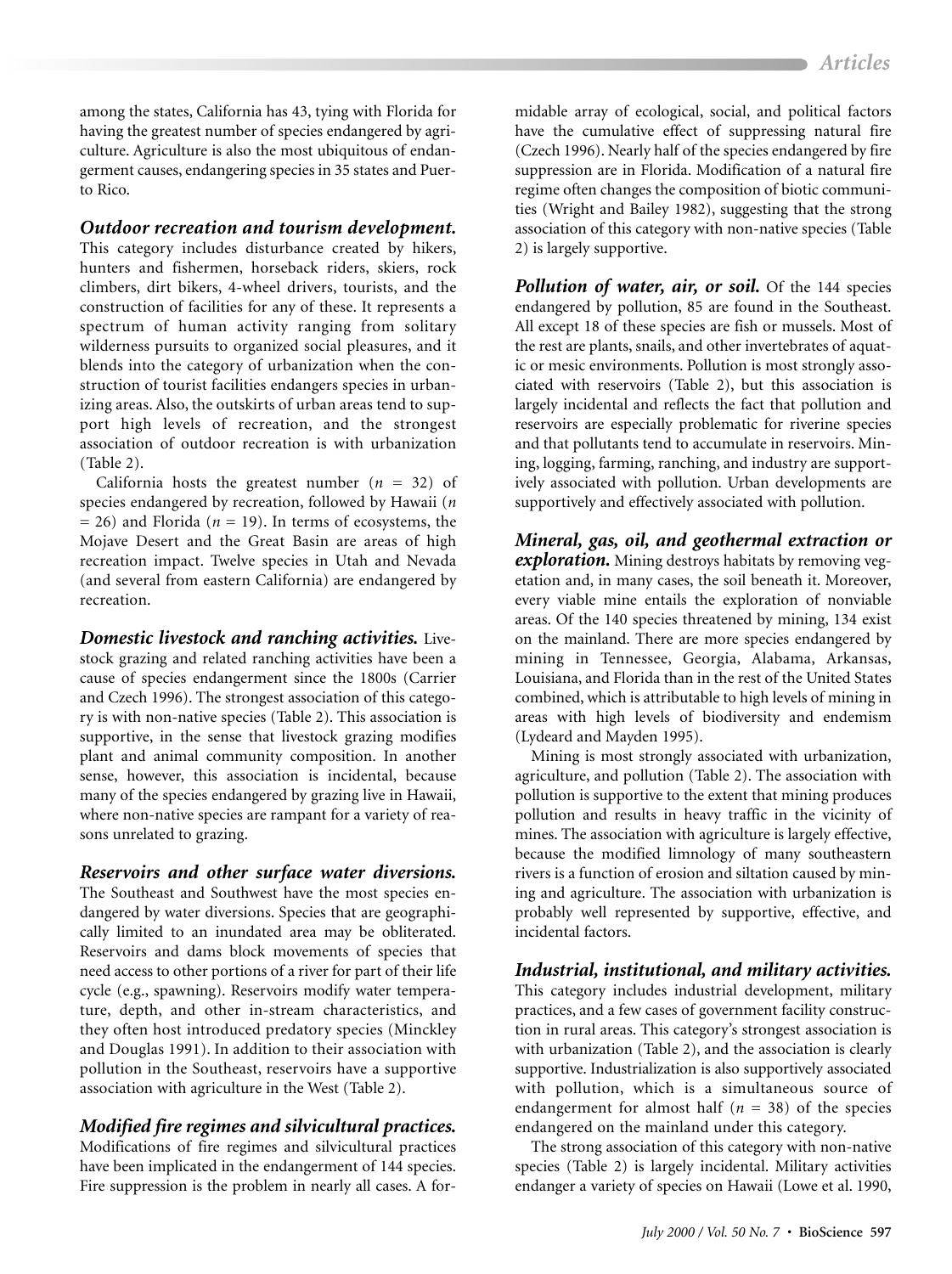Moseley 1992, Beacham 1994), where non-native species are most problematic.

*Harvest.* The harvest of wild species has little association with other endangerment causes; among all causes of species endangerment, only disease has lower proportional association. Harvesting threatens a disproportionate share of large, charismatic, or economically valuable species. It has long been a threat to raptors such as the bald eagle (Trefethen 1975) and remains an important factor of endangerment for the thick-billed parrot (*Rhynchopsitta pachyrhyncha*), Snake River chinook salmon (*Oncorhynchus tshawytscha*), and numerous sea turtle and whale species. Harvesting also threatens reintroduction efforts for the Rocky Mountain gray wolf (*Canis lupus*; Barker 1993).

*Logging.* Forests cover 32% of the land area in the United States (Cubbage et al. 1993), and the logging of forests endangers 109 species. The northern spotted owl (*Strix occidentalis caurina*) is the best known species endangered by logging, but similar situations exist outside the Pacific Northwest—in the Southwest, for example, the Mexican spotted owl (*Strix occidentalis lucida*) is endangered by logging, as is the red-cockaded woodpecker (*Picoides borealis*) in the Southeast.

Logging is supportively associated with pollution and roads and effectively associated with agriculture and mining (Table 2). Logging, agriculture, and mining contribute to siltation of streams in the Southeast, endangering a variety of mussel species. The main objective of most logging is timber extraction, although logging is frequently incidental to agricultural and industrial development.

*Road presence, construction, and maintenance.*

Roads range from two-track jeep trails to eight-lane interstate highways and are known to endanger 94 species. Mammals such as the San Joaquin kit fox (*Vulpes macrotis mutica*), which hunt nocturnally along habitat edges, are run over by automobiles, as are reptiles that are attracted to warm roadbeds, such as the blunt-nosed leopard lizard (*Gambelia silus*). Roadside mowing destroys habitat for the elfin tree fern (*Cyathea dryopteroides*). The dwarf lake iris (*Iris lacustris*) is endangered by chemicals (including salt) used in road and roadside maintenance, while the building of roads in anakeesta shale results in sulfuric acid runoff that endangers the Smoky madtom (*Noturus baileyi*). Several sites of Minnesota trout-lily (*Erythronium propullans*) were simply obliterated by road construction, and road improvements were sufficient to destroy some patches of San Diego mesa mint (*Pogogyne abramsii*; Lowe et al 1990, Moseley 1992, Beacham 1994).

Roads are strongly associated in the supportive sense with urbanization, mining, agriculture, industrial activities, and logging (Table 2)—indeed, none of these activities is likely to intensify without concomitant road building, maintenance, or use.

*Genetic problems.* Inbreeding depression, loss of genetic variability through drift, and hybridization are known or suspected to endanger 92 species. Most of the genetic problems documented thus far affect fish and plant species. Genetic problems are particularly ominous because of their permanence. Whereas an aquifer can be recharged once water conservation is implemented, a depleted or hybridized genome may never regain its integrity. For species like the Florida panther (*Puma concolor coryi*), which numbered less than 50 in 1989 and exhibits signs of inbreeding (Roelke et al. 1993) and genetic invariability (Maehr and Caddick 1995), it is probably too late to salvage a vigorous genotype.

In a sense, any cause of a population decline is supportively associated with genetic problems because loss of genetic variability is a function of declining numbers (Li and Graur 1991). The strongest association of genetic problems is with non-native species (Table 2). Most of the species endangered by genetic problems are Hawaiian species that have reached extremely low numbers, often because non-native species have modified their habitats.

*Aquifer depletion and wetland drainage or fill*ing. Efforts to meet increased agricultural demands include irrigating drylands and draining wetlands to make them tillable. Wetlands are also filled for construction. These activities modify hydrological processes, and species composition changes accordingly. Of the 77 species endangered by aquifer depletion and wetland loss, 73 inhabit the mainland (especially Florida and coastal and central California, where wetland drainage and filling are rampant, and the arid Southwest, where groundwater pumping depletes aquifers).

One species serves to illustrate the ends of the hydrological spectrum that are susceptible to alteration resulting in species endangerment. The Amargosa niterwort (*Nitrophila mohavensis*) is endangered because much of the wetlands it inhabits in Nevada were drained for peat mining. Since then, groundwater pumping for irrigation has reduced the spring flows that feed the remaining wetland. The niterwort now exists at only two sites and is vulnerable to demographic and genetic stochasticity (Lowe et al. 1990).

*Native species interactions.* We limited this category to species that lack native prey, species that are being preyed on by native species at unprecedented levels, or species that are missing part of a critical life cycle because of the absence of a native species. For example, the cave crayfish (*Cambarus aculabrum*) feeds on organic matter and detritus in the groundwaters of its cave system. Historically, much of the necessary organic matter was provided by gray bats (*Myotis grisescens*). With the drastic decline of the gray bat (another federally listed species; FWS 1982), the cave crayfish's existence was threatened. This category illustrates how endangerment may spread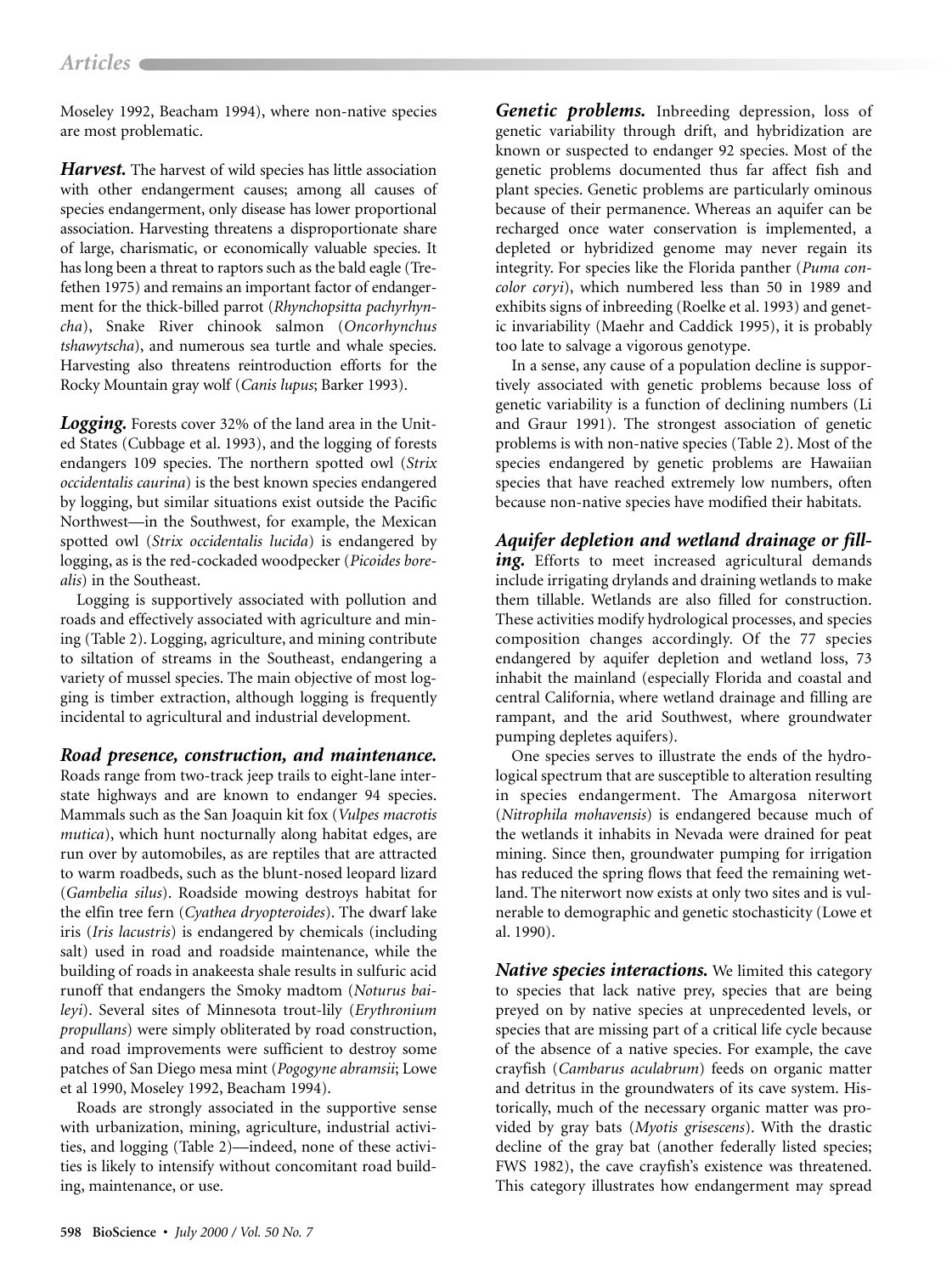via food webs and other types of interspecific interactions. Such complexities may arise in any ecosystem, and there are no major geographic or thematic patterns associated with this cause.

**Disease.** Disease is known to endanger 19 species. Although it is a natural occurrence in the evolutionary history of most species, disease is unnaturally endangering when it threatens the existence of a species that has been decimated by other unnatural causes. For example, canine distemper has been an important factor in driving the black-footed ferret (*Mustela nigripes*) nearly to extinction in the past two decades (Reading et al. 1996). Were ferrets not already limited in distribution by the decline of prairie dogs (*Cynomys* spp.), their primary prey, disease would not have been as threatening.

*Vandalism.* The relatively small number  $(n = 12)$  of species endangered by vandalism reflects the pathological nature of such activity. However, the documented cases of vandalism may represent only a small fraction of actual occurrences. Species and their habitats are sometimes vandalized by landowners attempting to evade the provisions of the ESA's Section 9, which prohibits the taking of listed species by any party, public or private. Evasion of Section 9 may be the motive of, for example, vandals who have repeatedly destroyed Virginia round-leaf birch (*Betula uber*) trees and seedlings (Lowe et al. 1990).

### *Species endangerment and economic growth*

We have noted how the causes of species endangerment tend to correspond to various economic sectors, especially agriculture, mining, logging, ranching, outdoor recreation and tourism, and wild species harvest. We have also described some of the prominent geographical characteristics of species endangerment. Many of the species endangerment hotspots noted by ourselves and others (Dobson et al. 1997, Flather et al. 1998) are likewise hotspots of economic growth—most notably, southern Florida, southern California, and east–central Texas—where many or all economic sectors are active.

Although Table 1 is sufficient to identify various economic sectors as causes of species endangerment, Table 2 illustrates how species tend to be endangered by networks of associated causes, not by single causes that can be addressed via technical means. For example, the cause with the least proportional association is disease; therefore, research and management focusing on disease should be rendered inconsequential by other causes in relatively few cases. However, disease is the second least important of the endangerment causes (Table 1). Furthermore, although species endangered by disease are endangered by only two other causes on average, in no case is disease the only cause of endangerment. This fact supports our earlier proposition that most species do not become endangered



*Florida panther* **(Puma concolor coryi)***. The Florida panther is an example of species that are first endangered by economic activities and then by genetic problems stemming from low population size. Photo: US Fish and Wildlife Service.*

by disease until they have been decimated by other causes, which are dominated by economic phenomena.

Table 2 also supports the assertion of ecological economists that the economy grows as an integrated whole (Boulding 1993). The causes of species endangerment that we identified represent not only sectors of the economy but infrastructure and activity designed to support or protect these sectors (roads, reservoirs, wetland drainage, fire suppression, and silvicultural activities) or byproducts of these sectors (pollution). Another cause—industrialization—encompasses a vast array of economic activities that depend on the basic sectors for raw materials and in turn produce goods used by those sectors, which explains the high proportional association exhibited by industrialization. Urbanization, the primary cause of species endangerment on the mainland United States, occurs because it offers economic advantages and represents an amalgamation of sectors or a process by which economic activities are concentrated geographically (Dunn 1983). The list of endangered species is growing because the scale of the integrated economy, and therefore the causal network of species endangerment, is increasing.

Table 2 is also consistent with the ecological principles of niche breadth and competitive exclusion. In the economy of nature, the success of one species comes at the expense of another, according to the principle of competitive exclusion (Pianka 1974). Because of the tremendous breadth of the human niche, the increasing scale of human economy amounts to the competitive exclusion of nonhumans in general (Czech 2000a).

These observations suggest that the implications of species endangerment assessments are primarily economic.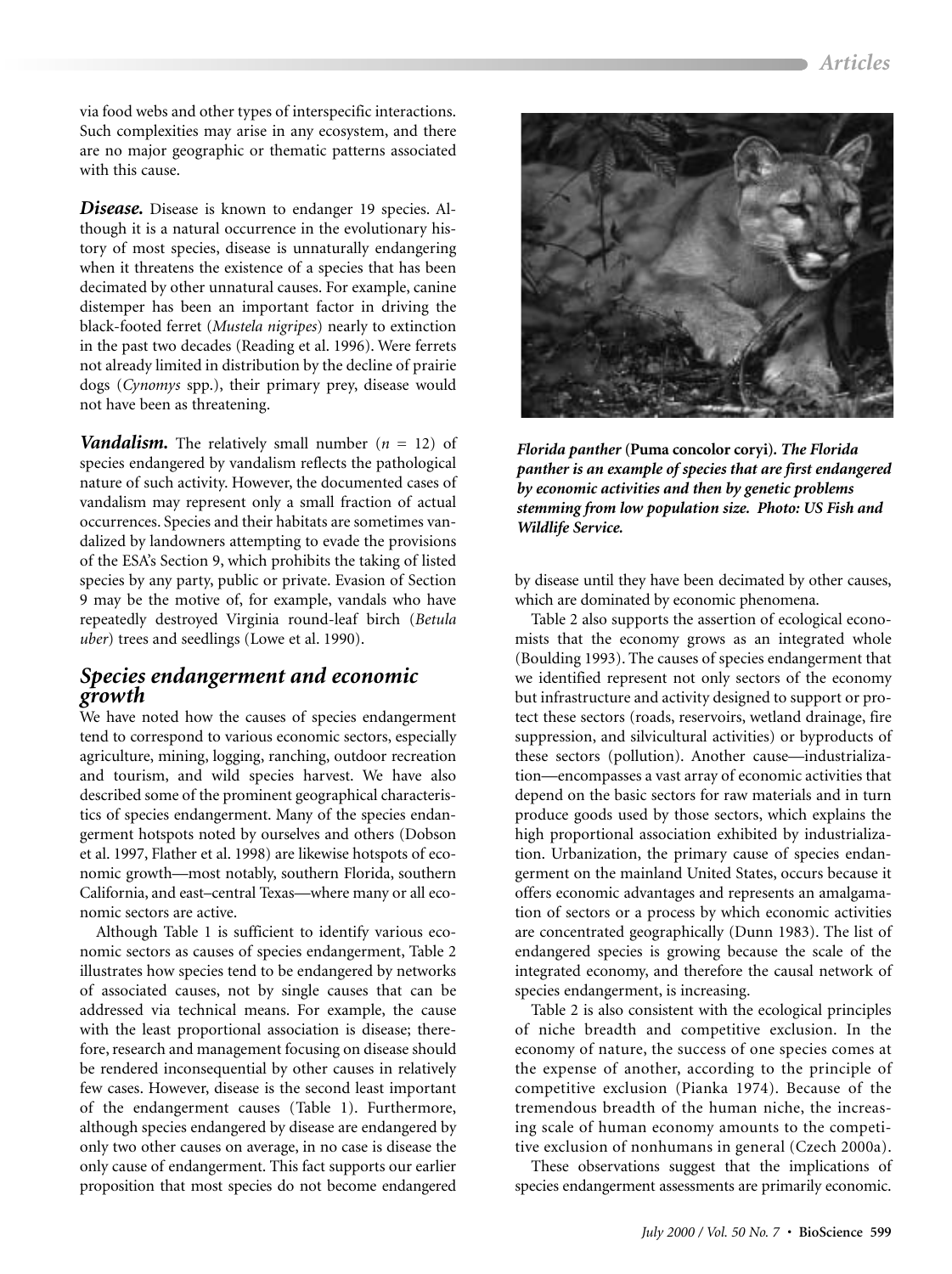

*Black-footed ferret* **(Mustela nigripes)***. Were ferrets not already limited in distribution by the decline of prairie dogs, their primary prey, diseases would not have been as threatening. The prairie dog decline is attributable largely to the livestock production sector. Photo: Larry Shanks, US Fish and Wildlife Service.*

Conservation policy, in other words, may amount to macroeconomic policy, and macroeconomic policy may largely define conservation policy. We therefore concur with Angermeier and Karr (1996), who stated that "conservation biologists should play a major role in articulating the value of biota [and] demonstrating links between biological integrity and economic stability" (p. 273).

# *Policy implications*

Neoclassical economists assert that economic carrying capacity perpetually increases via the principles of resource substitutability, increasing productive efficiency, and human capital (Solow 1988). However, the cumulative substitution may be of a diverse economic system for a diverse ecological system, and increasing productive efficiency may amount to a more efficient capability to extract the natural resources that comprise nonhuman species' habitats. The US economy is clearly becoming more diverse (Frank 1999) and its efficiency in extracting natural resources is clearly increasing (Simon 1996), all in concert with proliferating species endangerment (NRC 1995, Czech and Krausman in press).

Our results indicate that the use of increasing economic carrying capacity for the sole purpose of economic growth will result in a lengthier list of endangered and extinct species. However, if economic carrying capacity can grow without a concomitant increase in the scale of human economy, then species endangerment may subside. In other words, if substitutability and efficiency gains are employed as a buffer between the scale of human economy and economic carrying capacity, that buffer could constitute a growing source of nonhuman habitats. Similarly, profits resulting from advances in substitutability and efficiency could be invested in ecological restoration rather than manmade capital.

Some have asserted that the American economy has been undergoing a transformation from an industrial to an "information" economy—that is, an economy in which an increasing proportional expenditure is committed to information services and in which, theoretically, fewer natural resources are liquidated (Rothschild 1990). Based on the principles of trophic ecology, we do not believe that the transformation to an information economy will halt species endangerment. Information as a product is analogous to a high trophic level that appears only when the trophic pyramid achieves a certain volume. Alternatively, information services are analogous to a new niche that only appears when the ecosystem reaches an adequate complexity, which itself is a function of pyramid volume (Fortey 1998). In either case, the information economy requires a large base to commence and requires an expanding base to grow (Czech 2000b).

# *Research implications*

Identifying hotspots of species endangerment is not the same as identifying extraordinary opportunities for species conservation. In most cases, species conservation is a matter of real property acquisition, government regulation, cooperative management (often necessitated by regulation), or a combination thereof. As an area becomes a hotspot—economically and ecologically—acquisition becomes more costly and regulation more contested. The relationship between species endangerment prevalence and the value of species conservation efforts should be assessed across and within ecosystems.

We hypothesize that there is a cost per hectare that optimizes the number of species to be conserved, and that this cost per hectare would be intermediate. *Across* ecosystems, low cost per hectare would tend to be associated with areas that are low in economic and ecological diversity (e.g., playas in the desert Southwest). High cost per hectare would tend to be associated with areas of high economic diversity and high but already compromised ecological diversity (e.g., areas being subdivided in coastal and estuarine areas). In both cases, we hypothesize, species conservation effected per dollar invested would be low. *Within* ecosystems, it seems clear that the least expensive areas (i.e., those with little economic activity) would offer the greatest conservation value.

The most difficult aspect of investigating the relationship between species endangerment prevalence and the value of conservation efforts would be determining what constitutes conservation value. Is the conservation of a large, relatively natural area with no endangered species more valuable than the conservation of a small, relatively unnatural area with several endangered species? Species prioritization and risk assessment will play prominent roles in such investigations. For example, based on a synthesis of genetic, evolutionary, and ecological considerations, some would favor conserving the large area if the species to be conserved in the small area were primarily invertebrates (Czech and Krausman 1998). Others, basing their judgment largely on ethical concerns, would probably opt to conserve the small acreage no matter what species were involved (Windsor 1995).

Finally, there is an urgent need for ecologists and economists to collaborate on research designed to refine the